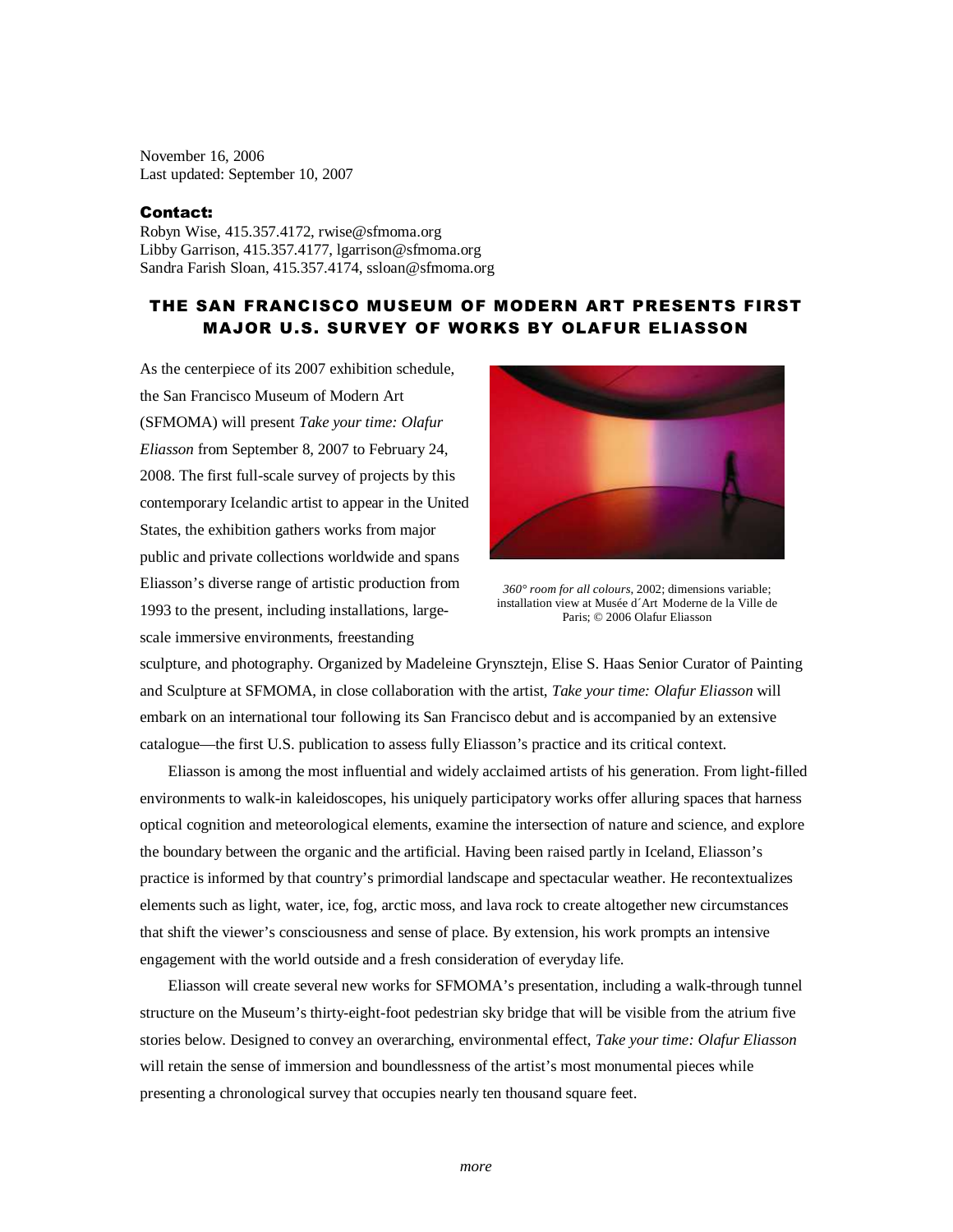Eliasson was born in Denmark in 1967 to Icelandic parents and presently divides his time between his family's home in Copenhagen and his studio complex in Berlin. In the early 1990s he joined an emerging generation of artists who were seeking to expand upon conventional object making through the use of ephemeral and intangible materials—in Eliasson's case, light, wind, heat, and especially water, in all its various stages from liquid to solid. The crux of his practice was honed during his student days at Copenhagen's Royal Danish Academy of Arts, which he attended from 1989 through 1995. At the same time he was inspired by pioneers of the Light and Space movement of the 1960s, including Robert Irwin and James Turrell, and he was equally receptive to the European Arte Povera movement. It was also during his student days that he began an ongoing engagement with the philosophy of phenomenology and its focus on the workings of consciousness, especially visual perception, which led him to integrate visual phenomena as an artistic tool.

Eliasson had his first solo exhibition in Copenhagen in 1992 and was introduced to the American public in 1996 by Tanya Bonakdar Gallery in New York. But it was in 2003 that he captivated the art world with a massive environment called *The weather project*—a gigantic artificial sun installed inside the Turbine Hall at London's Tate Modern. Incorporating the artist's signature elements of light, mirrors, and mist, the monumental installation attracted enormous critical success and nearly two million visitors.

Though celebrated internationally as one of the most important artists working today, Olafur Eliasson's oeuvre has received less exposure in the United States. Some fifteen years have elapsed since the start of his career, and his multifaceted production on a variety of scales will at last be unified for American audiences in this presentation.

"As formally diverse as his work is, it centers fundamentally on an actively engaged spectator, casting the viewer in a principal role in the workings of his projects," notes Grynsztejn. "Involving the viewer as a coproducer of the work is Eliasson's central tactic for encouraging individual awareness, reflection, and ultimately a greater consciousness of the larger workings of our world."

 With his many work titles that use the possessive pronoun *your,* Eliasson openly calls for a viewer who is an active participant. Many works require a kinetic involvement that implicates senses beyond mere sight: A blast of air, the warmth of a room, or the smell of arctic moss, for example, can provoke an encounter that is emotional as well as visual. Eliasson describes his artworks as "devices for the experience of reality," and indeed his projects compel heightened experience, self-awareness, and action. In the process of interacting with this work, the mind becomes conscious of its own cognition. "Seeing yourself seeing" is how Eliasson describes this effect, and this idea is key to all of his work.

Essentially chronological, *Take your time: Olafur Eliasson* will allow viewers to understand the range of this artist's methodology, with each gallery building on the one preceding to demonstrate six fundamental aspects of his practice: a distinctive use of mirrors to displace the viewer's perception of both object and self; an exploration of light and optical phenomena via immersive environments that rely upon the viewer for full effect; the use of kaleidoscopic elements to bring the outdoors into the gallery, merging nature with culture; a deep attention to and manipulation of landscape referents; a disposition toward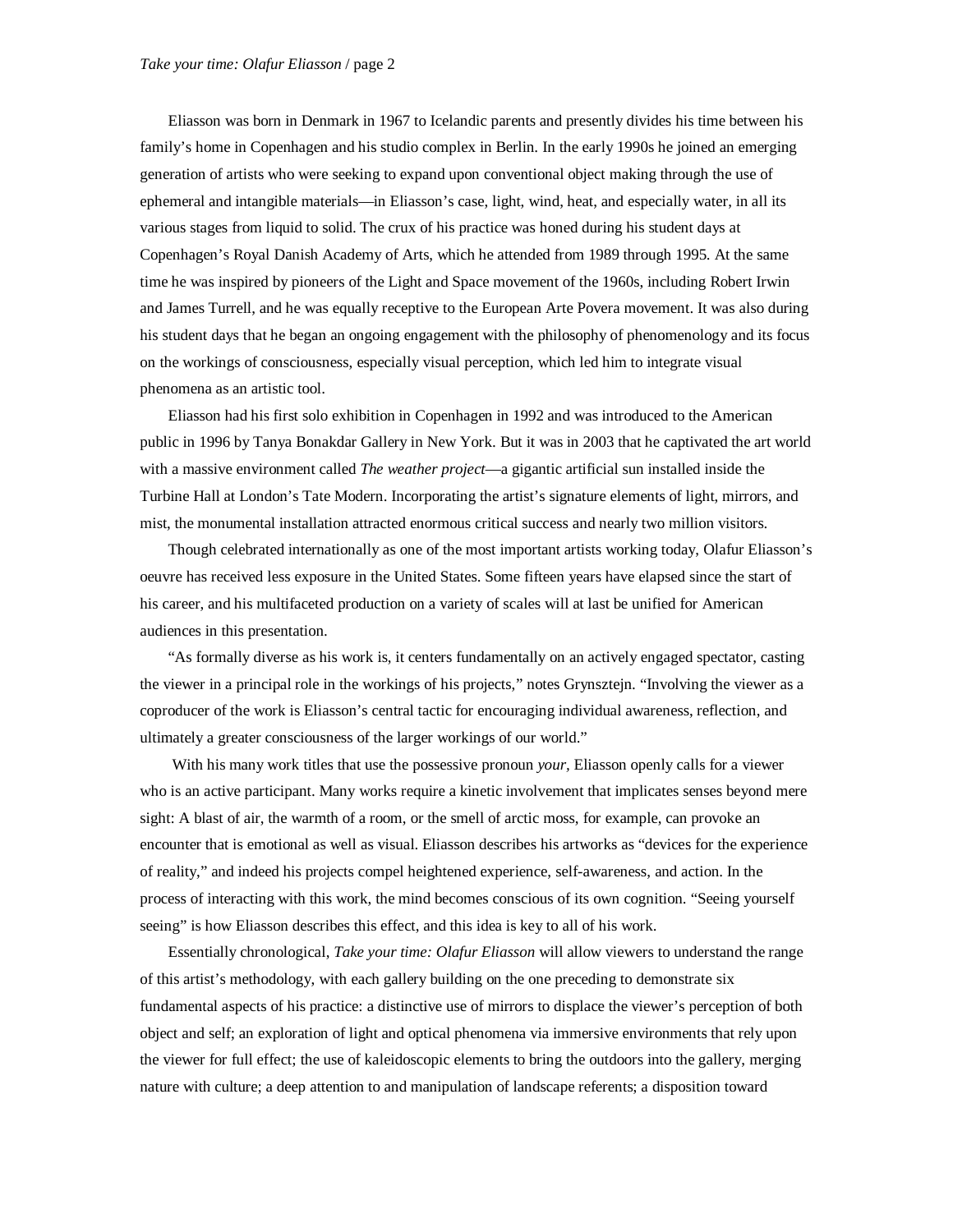scientific methods and materials, including the willful exposure of the creative process; and, finally, photographic suites of the Icelandic landscape.

 One of Eliasson's earliest and perhaps most affecting allusions to the spectator-as-subject is *Beauty*  (1993), his first fully mature work. In a darkened room, a prismatic spotlight shines though a curtain of fine mist released from a perforated hose mounted on the ceiling. Depending on one's position in the gallery, a perfect rainbow appears or fades, and the viewer's involvement goes beyond the merely visual as moisture in the air condenses on the skin. Intrinsically subjective, *Beauty* is entirely the result of a physiological process occurring in the eye of the individual spectator, as the rainbow's appearance is entirely dependent upon and unique to each viewer's position in space.

*Room for one colour* (1997) makes spectators acutely aware of vision's active role in Eliasson's artwork. In this piece, a yellow light of deep chromatic density saturates the gallery space. As viewers register the intense yellow light, their retinas also compensate neurologically for the lack of other colors in the room. As a result, when one looks through the space, the walls of the next gallery appear to be drenched in deep purple (yellow's opposite and afterimage), although they are actually white. Eliasson makes the spectator's visual processing part of the aesthetic equation, opening his work to active corporeal vision and interweaving viewer and artwork.

With *Multiple grotto* (2004), the artist invites viewers to enter a huge metallic sculpture shaped like a crystalline form; the interior of this freestanding object resembles the inside of a kaleidoscope. Gazing outward through the structure's myriad openings, the viewer witnesses a seemingly boundless permutation of shapes and forms reminiscent of snowflakes or origami structures. As refracted vistas appear with every turn of the head, *Multiple grotto* challenges the spectator's often passive visual absorption of information and the traditionally static form of an artwork.

The deliberate disclosure of the functional mechanics behind his art's often dazzling effects is central to Eliasson's practice. Yet even the revelation of a work's material construction renders it no less magical. In *Notion motion* (2005), for example, the visitor enters a darkened room with a floor of wooden planks and a gray floor-to-ceiling scrim. Behind the scrim, and as yet concealed from the viewer, a spotlight is focused on a large, shallow basin of water. Certain planks in the floor are slightly raised, inviting one to step on them; this performative act triggers a device under the floor that creates a ripple effect on the water's surface, which is then projected onto the screen as an ephemeral composition of light and shadows—a moving abstract painting. A second entrance to the room reveals the equipment behind the scrim, purposefully divulging the source of the dramatic projection.

*Model room* (2003) brings the studio environment into the museum; a vast array of sculptural models and maquettes are hung from the ceiling and clustered on customized shelving units. Like many of Eliasson's larger works, these prototypes and studies borrow from the visual vocabulary of science: Möbius strips, mirrored geodesic domes, quasi-crystals made of foamcore and foil, kaleidoscopes, and intricate lattice shapes based on mathematic principles. A fundamental work in Eliasson's oeuvre, *Model room*